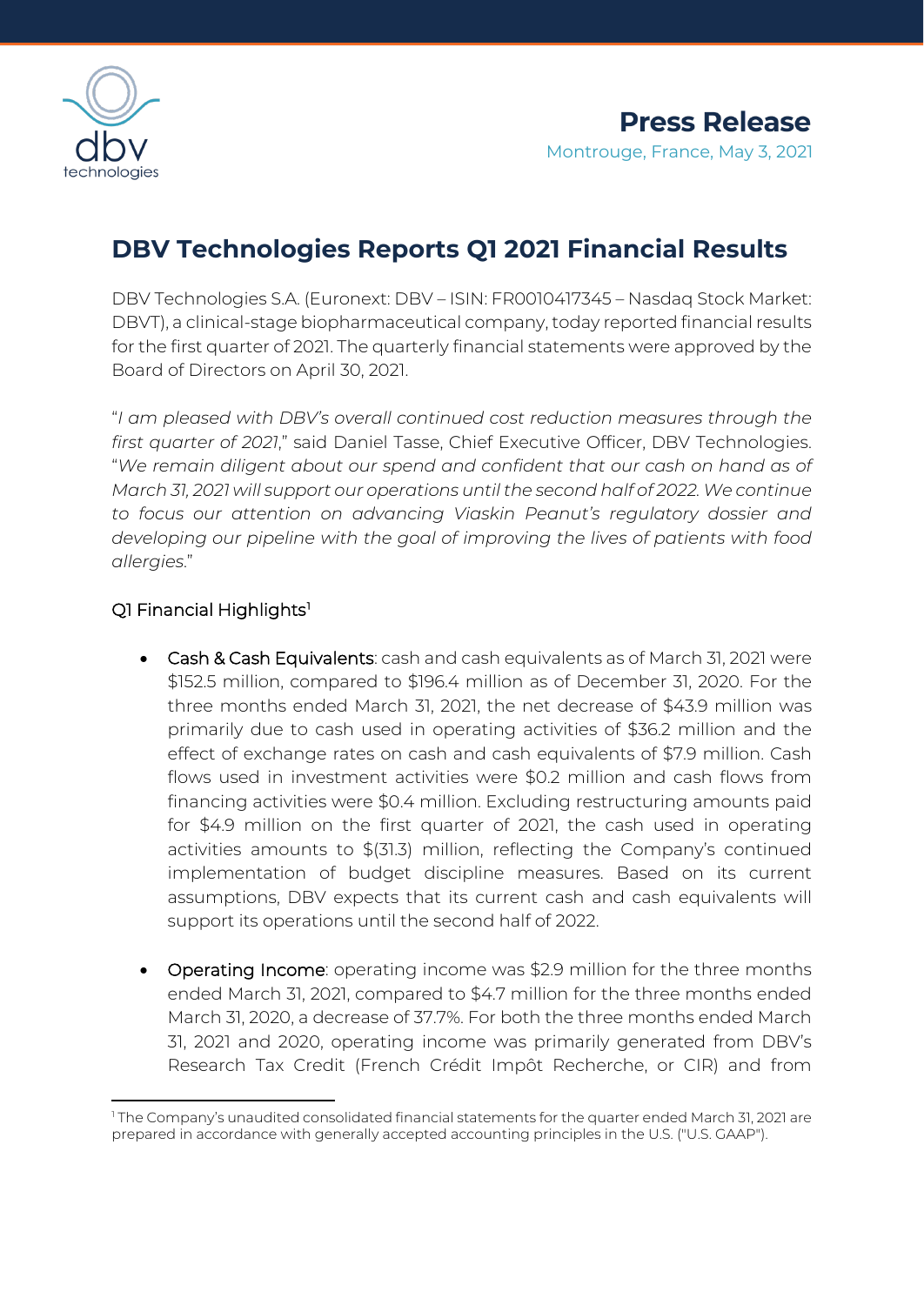

revenue recognized by DBV under its collaboration agreement with Nestlé Health Science. The decrease in operating income is primarily attributable to a decrease of the CIR, as eligible expenses have declined in correlation with Research and Development costs.

- Operating Expenses: Operating expenses for the three months ending March 31, 2021, were \$32.6 million compared to \$45.9 million for the three months ending March 31, 2020. The \$13.4 million decrease in operating expenses is mainly attributable to the decrease in personnel expenses, which is directly related to the workforce reduction DBV implemented as part of its 2020 global restructuring plan. The personnel expenses decreased by \$9.7 million, from \$18.7 million for the three months ended March 31, 2020 to \$9.0 million for the three months ended March 31, 2021, a 52% decrease, compared to a 61% decrease of the average number of headcounts between the two periods (311 and 121 FTEs for the three months ended March 31, 2020 and 2021 respectively). As of March 31, 2021, DBV had 104 employees. The decrease in other operating expenses was primarily due to the budget discipline measures taken by DBV. As a result of the ongoing COVID-19 pandemic, DBV also experienced a decrease in other expenses, in particular tradeshows and travel expenses.
- Net Loss: Net loss was \$(29.4) million for the three months ended March 31, 2021, compared to \$(40.9) million for the three months ended March 31, 2020. Net loss per share (based on the weighted average number of shares outstanding over the period) was \$(0.54) and \$(0.79) for the three months ended March 31, 2021 and 2020, respectively.

The Company will not host a conference call to discuss its first quarter 2021 financial results. It intends to host a conference call to discuss its half-year 2021 financial results in August.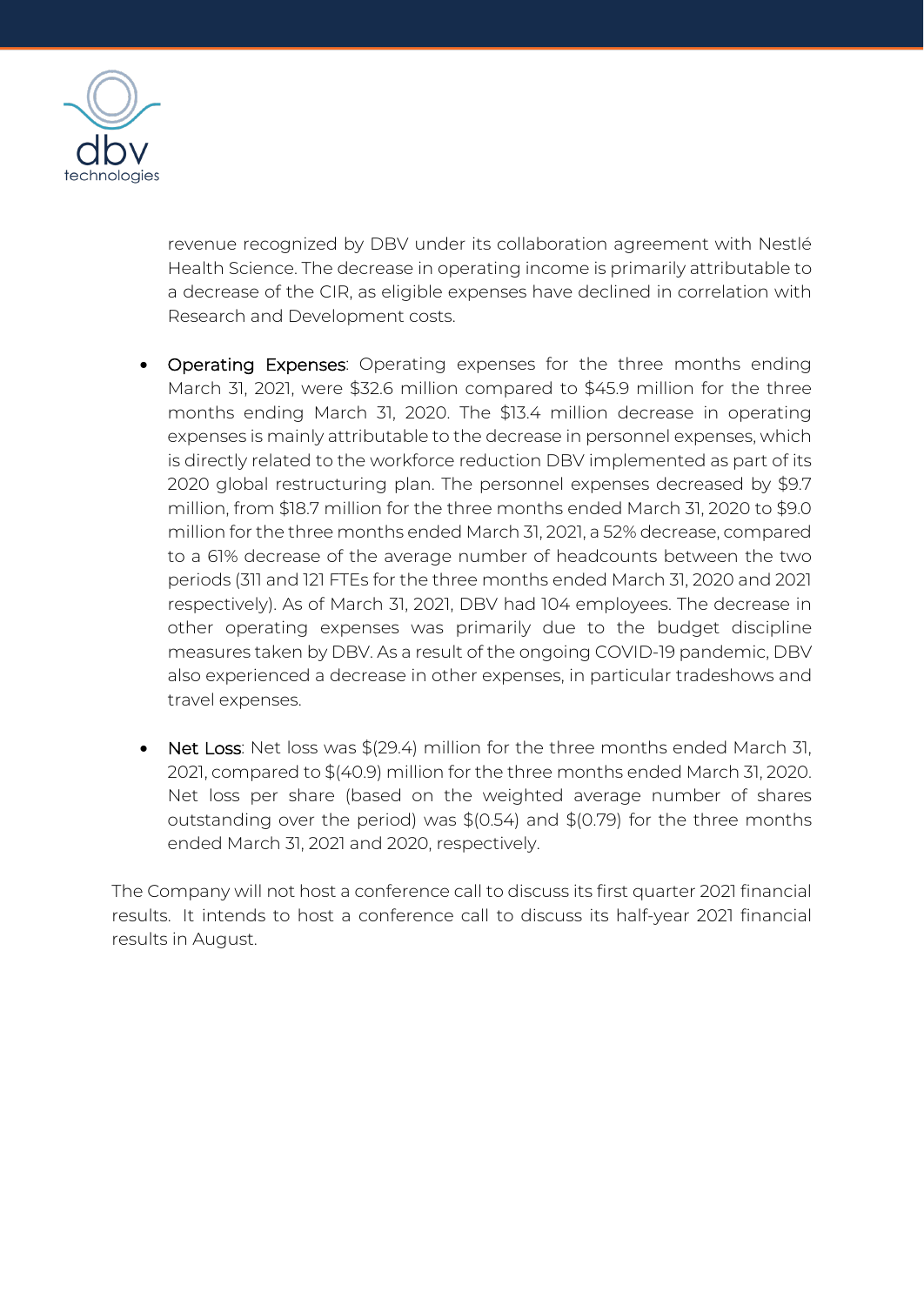

# U.S. GAAP CONDENSED STATEMENT OF CONSOLIDATED FINANCIAL POSITION (unaudited)

(\$ in thousands)

|                                                    | <b>U.S GAAP</b> |                        |                       |  |
|----------------------------------------------------|-----------------|------------------------|-----------------------|--|
|                                                    |                 | <b>March 31,</b>       | December 31,          |  |
|                                                    |                 | 2021                   | 2020                  |  |
| <b>Assets</b>                                      | \$              | 221,405 \$             | 272,246               |  |
| of which cash and cash equivalents                 |                 | 152,459                | 196,352               |  |
| <b>Liabilities</b>                                 |                 | 52,229                 | 66,754                |  |
| <b>Shareholders' equity</b><br>of which net result | \$              | 169,176 \$<br>(29,449) | 205,491<br>(159, 555) |  |

### U.S. GAAP CONDENSED STATEMENT OF CONSOLIDATED OPERATIONS AND COMPREHENSIVE LOSS (unaudited)

(\$ in thousands, except per share data)

|                                                                  | <b>U.S GAAP</b>          |                              |  |           |
|------------------------------------------------------------------|--------------------------|------------------------------|--|-----------|
|                                                                  |                          | Three Months Ended March 31, |  |           |
|                                                                  |                          | 2021                         |  | 2020      |
| <b>Operating income</b>                                          | \$                       | $2,941$ \$                   |  | 4,720     |
| <b>Operating expenses:</b>                                       |                          |                              |  |           |
| Research and development expenses                                |                          | (22,164)                     |  | (27,532)  |
| Sales & marketing expenses                                       |                          | (729)                        |  | (7,297)   |
| General & administrative expenses                                |                          | (9,683)                      |  | (11, 113) |
| Restructuring expenses                                           |                          |                              |  |           |
| <b>Total Operating expenses</b>                                  |                          | (32, 575)                    |  | (45, 942) |
| Financial (Expenses)                                             |                          | 215                          |  | 309       |
| Income tax                                                       |                          | (30)                         |  |           |
| Net (loss)                                                       | $\overline{\mathcal{L}}$ | $(29, 449)$ \$               |  | (40,913)  |
| Comprehensive (loss)                                             | \$                       | $(38,279)$ \$                |  | (46,788)  |
| Basic/diluted net loss per share attributable to<br>shareholders | \$                       | $(0.54)$ \$                  |  | (0.79)    |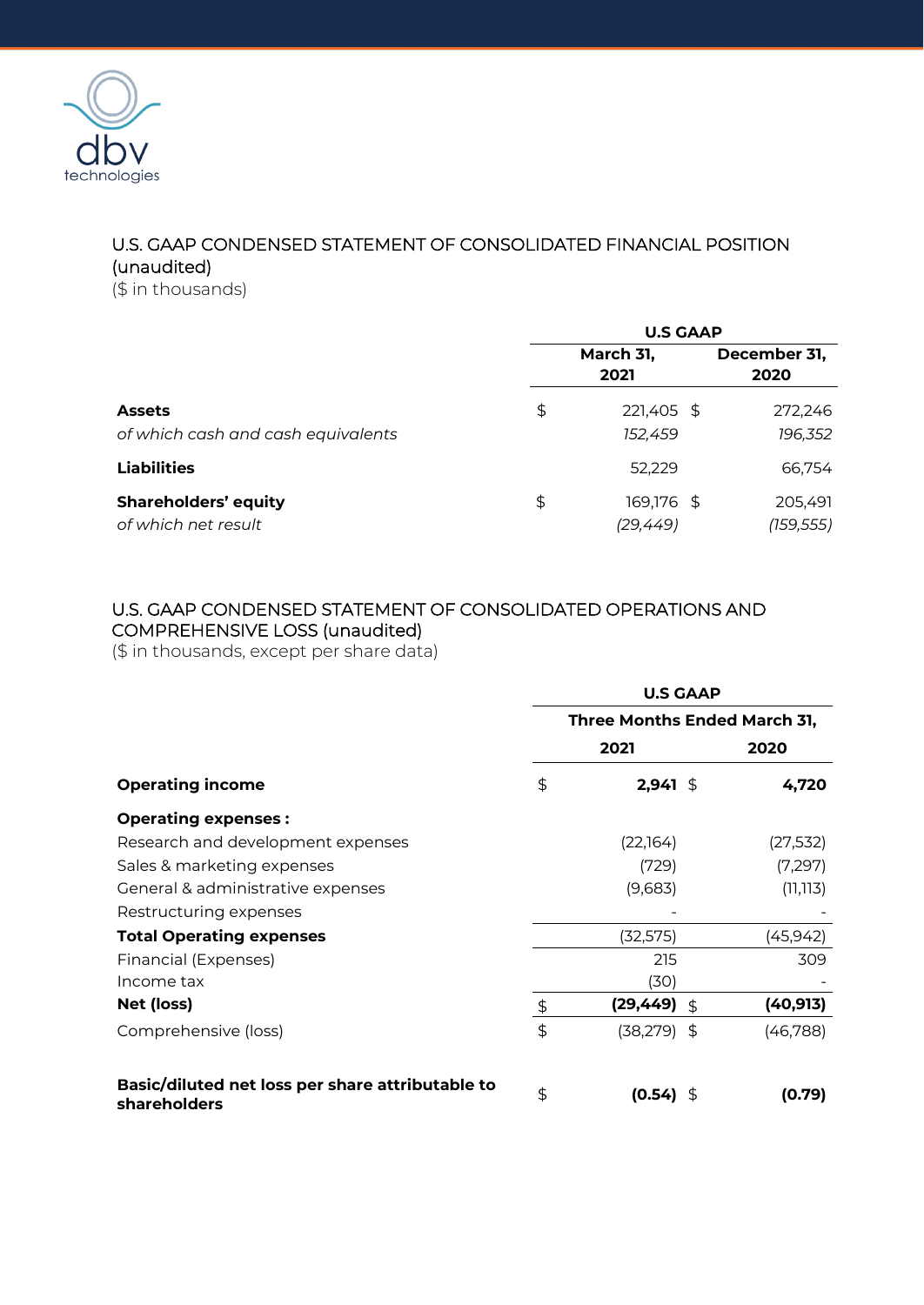

#### U.S. GAAP CONDENSED STATEMENT OF CONSOLIDATED CASH FLOW (unaudited) (\$ in thousands)

|                                                                 | <b>U.S GAAP</b><br>Three Months Ended March 31, |               |          |
|-----------------------------------------------------------------|-------------------------------------------------|---------------|----------|
|                                                                 |                                                 |               |          |
|                                                                 |                                                 | 2021          | 2020     |
|                                                                 |                                                 |               |          |
| Net cash flow used in operating activities                      | \$                                              | $(36,204)$ \$ | (49,683) |
| Net cash flows used in investing activities                     |                                                 | (185)         | (930)    |
| Net cash flows provided by financing activities                 |                                                 | 440           | 150,611  |
| Effect of exchange rate changes on cash and cash<br>equivalents |                                                 | (7,944)       | (5, 811) |
| Net (decrease) / increase in cash and cash<br>equivalents       |                                                 | (43,893)      | 94,187   |
| Net cash and cash equivalents at the beginning of<br>the period |                                                 | 196,352       | 193,255  |
| Net cash and cash equivalents at the end of the<br>period       | \$                                              | 152,549       | 287,442  |

#### About DBV Technologies

DBV Technologies is developing Viaskin™, an investigational proprietary technology platform with broad potential applications in immunotherapy. Viaskin is based on epicutaneous immunotherapy, or EPIT™, DBV's method of delivering biologically active compounds to the immune system through intact skin. With this new class of non-invasive product candidates, the Company is dedicated to safely transforming the care of food allergic patients. DBV's food allergies programs include ongoing clinical trials of Viaskin Peanut. DBV Technologies has global headquarters in Montrouge, France, and North American operations in Summit, NJ. The Company's ordinary shares are traded on segment B of Euronext Paris (Ticker: DBV, ISIN code: FR0010417345), part of the SBF120 index, and the Company's ADSs (each representing one-half of one ordinary share) are traded on the Nasdaq Global Select Market (Ticker: DBVT).

#### Forward Looking Statements

This press release may contain forward-looking statements and estimates, including statements regarding DBV's forecast of its cash runway, DBV's